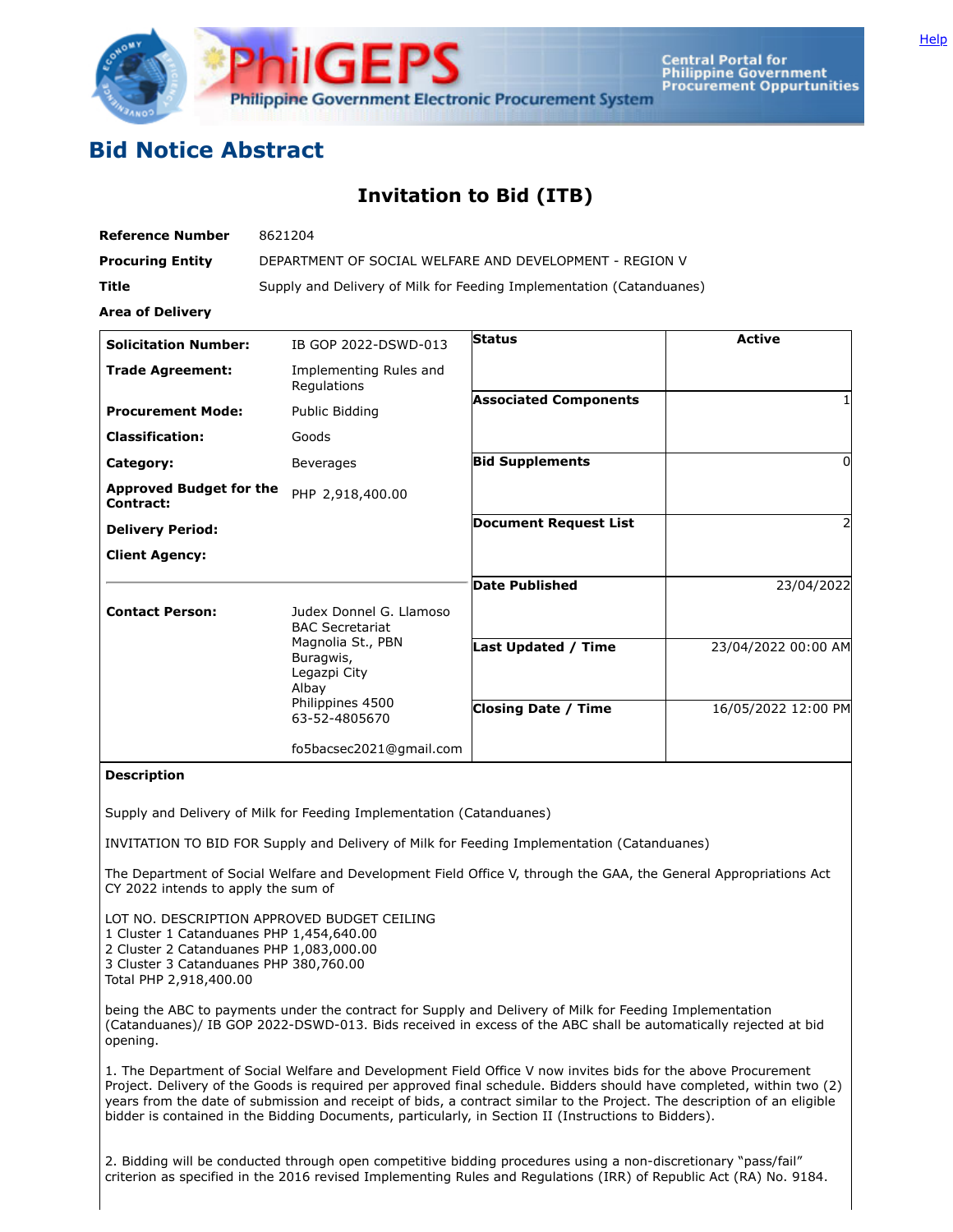a. Bidding is restricted to Filipino citizens/sole proprietorships, partnerships, or organizations with at least sixty percent (60%) interest or outstanding capital stock belonging to citizens of the Philippines, and to citizens or organizations of a country the laws or regulations of which grant similar rights or privileges to Filipino citizens, pursuant to RA No. 5183.

3. Prospective Bidders may obtain further information from Department of Social Welfare and Development Field Office V and inspect the Bidding Documents at the address given below during 8:00AM to 4:00PM (Except Saturdays, Sundays & Holidays).

4. A complete set of Bidding Documents may be acquired by interested Bidders on April 23, 2022, from the given address and website(s) below and upon payment of the applicable fee for the Bidding Documents, pursuant to the latest Guidelines issued by the GPPB, in the amount of:

Lot No. Amount of Bid Docs Fee Lot 1 and 2, individually Php 5,000.00 Lot 3 Php 500.00 Lot 1-3 Php 5,000.00

The Procuring Entity shall allow the bidder to present its proof of payment for the fees by presenting it in person, or sending it through email.

NOTE: For lot procurement, the maximum fee for the Bidding Documents for each lot shall be based on its ABC, in accordance with the Guidelines issued by the GPPB; provided that the total fees for the Bidding Documents of all lots shall not exceed the maximum fee prescribed in the Guidelines for the sum of the ABC of all lots.

Bidders may pay through bank deposit or fund transfer to DSWD – Trust Fund DBP Account No. 0-01077-615-4

5. The Department of Social Welfare and Development Field Office V will hold a Pre-Bid Conference on May 2, 2022 2:00PM through video conferencing via Google Meet, which shall be open to prospective bidders.

6. Bids must be duly received by the BAC Secretariat through (i) manual submission at the office address indicated below, on or before 12:00 PM, May 16, 2022. Late bids shall not be accepted.

7. All Bids must be accompanied by a bid security in any of the acceptable forms and in the amount stated in ITB Clause 14.

8. Bid opening shall be on May 16, 2022, 2:00 PM via Google Meet. Bids will be opened in the presence of the bidders' representatives who choose to attend the activity. Meeting links will be available upon request through the official BAC Secretariat email address below.

9. The Department of Social Welfare and Development Field Office V reserves the right to reject any and all bids, declare a failure of bidding, or not award the contract at any time prior to contract award in accordance with Sections 35.6 and 41 of the 2016 revised IRR of RA No. 9184, without thereby incurring any liability to the affected bidder or bidders.

10. For further information, please refer to:

JUDEX DONNEL G. LLAMOSO Head, Procurement & BAC Secretariat DSWD FO V, Government Center Site, Rawis, Legazpi City 4500 Email address: bacsec.fo5@dswd.gov.ph

11. You may visit the following websites:

For downloading of Bidding Documents: fo5.dswd.gov.ph

April 23, 2022

(Sgd.) MARISSA M. PAESTE BAC Chairperson

**Pre-bid Conference**

**Date Time Venue**

02/05/2022 2:00:00 PM via Google Meet via Videoconference